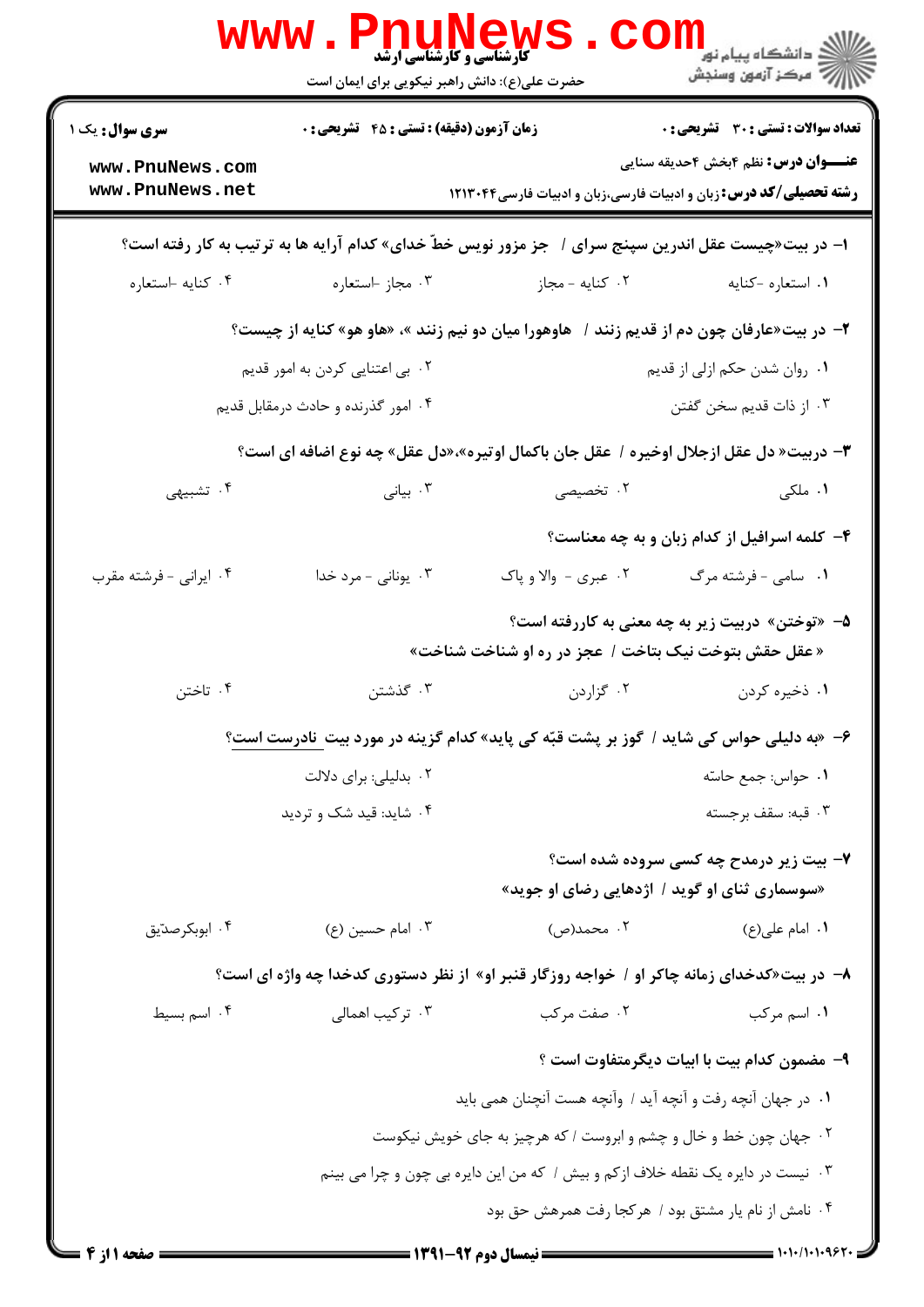|                        | <b>WWW.PNUNEW</b><br><b>کارشناسی و کارشناسی ارشد</b><br>حضرت علی(ع): دانش راهبر نیکویی برای ایمان است |                                                                               | ڪ دانشڪاه پيا <sub>م</sub> نور<br>ا∛ مرکز آزمون وسنجش |
|------------------------|-------------------------------------------------------------------------------------------------------|-------------------------------------------------------------------------------|-------------------------------------------------------|
| <b>سری سوال : ۱ یک</b> | <b>زمان آزمون (دقیقه) : تستی : 45 گتشریحی : 0</b>                                                     |                                                                               | <b>تعداد سوالات : تستی : 30 ٪ تشریحی : 0</b>          |
| www.PnuNews.com        |                                                                                                       |                                                                               | <b>عنـــوان درس:</b> نظم ۴بخش ۴حدیقه سنایی            |
| www.PnuNews.net        |                                                                                                       | <b>رشته تحصیلی/کد درس:</b> زبان و ادبیات فارسی،زبان و ادبیات فارسی۱۲۱۳۰۴۴     |                                                       |
|                        | ۱۰- در بیت « درنگرخواجه در گریبانت / تا بجامانده ایمانت»، «تا» در کدام معنا به کار رفته است؟          |                                                                               |                                                       |
| ۰۴ هرگز                | ۰۳ هيچ                                                                                                | ۰۲ کجا                                                                        | ۰۱ که                                                 |
|                        |                                                                                                       | « تا نخوردی مدارش هیچ حلال / چون بخوردی کلوخ برلب مال»                        | 11- دربیت زیر«کلوخ برلب مالیدن» کنایه ازچیست؟         |
| ۰۴ شکیبایی             | ۰۳ رضایتمندی                                                                                          | ۰۲ سکوت به موقع                                                               | ۰۱ پنهان داشتن کار                                    |
|                        | ۱۲- در بیت«منبلی گفت بر درش قائم/ زان شدستم که اکلها دائم»، «منبلی» در کدام معنا به کار رفته است؟     |                                                                               |                                                       |
| ۰۴ تنبل                | ۰۳ عاشق                                                                                               | ۰۲ درویش                                                                      | ۰۱ يگانه پرست                                         |
|                        | ۱۳- « آگفت» دراین بیت به چه معنی است؟ « گر ندادیت وعده این هرهفت  /  زودپیداشدی  ترا آگفت»            |                                                                               |                                                       |
| ۰۴ باش جای             | ۰۳ پوشیدنی                                                                                            | ۰۲ دوزخ                                                                       | ۰۱ صدمه                                               |
|                        |                                                                                                       | ۱۴- دربیت« آخرازلاله چندآموزی / دل سیاهی وچهره افروزی» مصرع دوم کنایه ازچیست؟ |                                                       |
| ۰۴ شاداب               | ۰۳ سرخ فام                                                                                            | ۰۲ نفاق                                                                       | ٠١ قرن الغزال                                         |
|                        | ۱۵–  دربیت« دوستی کزپی پیاله کنند/  ندهی پوست پوست کاله کنند» کدام آرایه به کار رفته است؟             |                                                                               |                                                       |
| ۰۴ کنایه               | ۰۳ تلمیح                                                                                              | ۰۲ علاقه حال و محل                                                            | ٠١ حسن التعليل                                        |
|                        | ۱۶– بیت «غم خودخور زدیگران مندیش/ آنوبره خویشتن بنه درپیش» عقیده کدام فرقه را بیان می کند؟            |                                                                               |                                                       |
| ۰۴ مولويه              | ۰۳ مرجئه                                                                                              | ۰۲ معتزله                                                                     | ۰۱ اشاعره                                             |
|                        |                                                                                                       | «عقل را ازعقیله بازشناس / نبود همچو فربهی آماس»                               | ۱۷– «عقیله» در بیت زیربه چه معنی به کار رفته است؟     |
|                        | ۰۲ زن بزرگوار و مخدره                                                                                 |                                                                               | ۰۱ مرد اصيل و گرامي                                   |
|                        | ۰۴ مایه گرفتاری و پای بند                                                                             |                                                                               | ۰۳ هرچیزگرامی و ارزشمند                               |
|                        | ۱۸- کدام گزینه در مورد بیت « ترجمان دلست نطق و زبان / َمر ۖ زبان تنست سود و زیان» نادرست است؟         |                                                                               |                                                       |
|                        | ۰۲ دل معنویات را می جوید.                                                                             |                                                                               | ۰۱ دل به فرمان نطق و بیان می رود.                     |
|                        | ۰۴ دل و جسم هردو از یک ریشه اند.                                                                      |                                                                               | ۰۳ جسم مادیات را می جوید.                             |
|                        | ۱۹- دربیت«چون عمرسوی کودکان نگرید / حشمتش پرده طرب بدرید»،«پرده طرب دریدن» کنایه ازچیست؟              |                                                                               |                                                       |
| ۰۴ گستاخی نمودن        | ۰۳ زیاده روی در شادی                                                                                  | ۰۲ مکدرشدن شادی                                                               | ۰۱ بی عفتی نمودن                                      |
|                        |                                                                                                       |                                                                               |                                                       |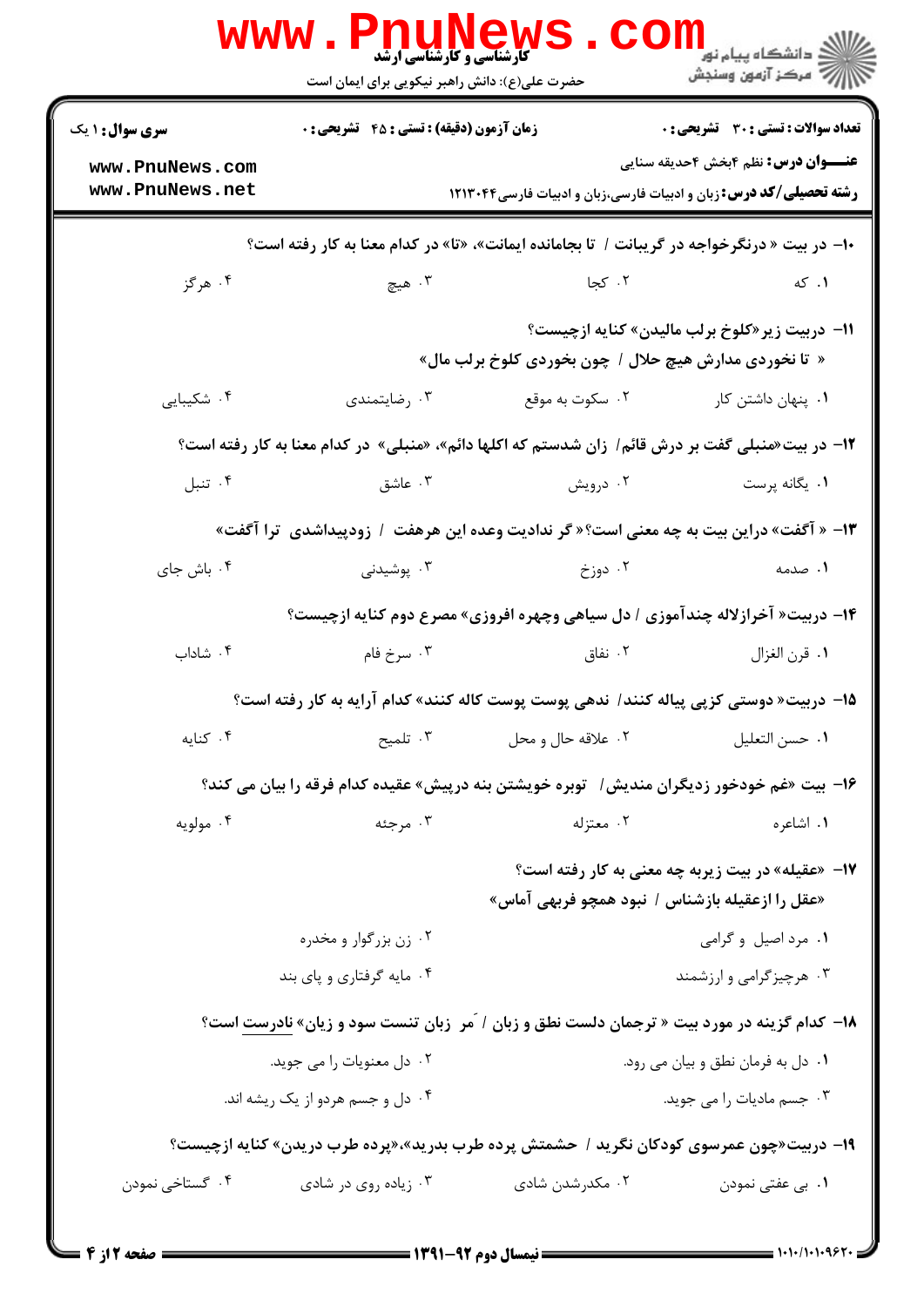|                                                                                                        | <b>WWW.PNUNEW</b><br>حضرت علی(ع): دانش راهبر نیکویی برای ایمان است | <b>کارشناسی و کارشناسی ارشد</b>                          | ≦ دانشگاه پیام نو <mark>ر</mark><br>أأزأته مركز آزمون وسنجش                                                                                                     |  |
|--------------------------------------------------------------------------------------------------------|--------------------------------------------------------------------|----------------------------------------------------------|-----------------------------------------------------------------------------------------------------------------------------------------------------------------|--|
| <b>سری سوال : ۱ یک</b><br>www.PnuNews.com<br>www.PnuNews.net                                           | زمان آزمون (دقیقه) : تستی : 45 آتشریحی : 0                         |                                                          | تعداد سوالات : تستي : 30 ٪ تشريحي : 0<br><b>عنـــوان درس:</b> نظم ۴بخش ۴حدیقه سنایی<br><b>رشته تحصیلی/کد درس:</b> زبان و ادبیات فارسی،زبان و ادبیات فارسی۲۱۳۰۴۴ |  |
| <b>۲۰</b> - دربیت« دل شه چون زعجزخونابه ست / او نه شاهست نقش گرمابه ست»،«نقش گرمابه» کنایه ازچیست؟     |                                                                    |                                                          |                                                                                                                                                                 |  |
| ۰۴ خود بيني                                                                                            | ۰۳ حافظ و نگهبان                                                   | ۰۲ بی دست و پا                                           | ٠١ زيبا و دلفريب                                                                                                                                                |  |
|                                                                                                        |                                                                    |                                                          | <b>۲۱</b> - در بیت «شیرگردون چو گربه دارد کیش/ خورَد از مِهرخون ِ بچه خویش»،«شیرگردون» چه نوع اضافه ای است؟                                                     |  |
| ۰۴ اقترانی                                                                                             | ۰۳ بیانی                                                           | ۰۲ استعاری                                               | ۰۱ تشبیهی                                                                                                                                                       |  |
| 22- در بیت « ید او قدرتست و وَجه بَقاش / آمدن حکمش و نزول عطاش»کدام گزینه صحیح است؟                    |                                                                    |                                                          |                                                                                                                                                                 |  |
|                                                                                                        | ۰۲ وجه: چهره و صورت                                                |                                                          | ۰۱ آمدن: اشراف و احاطه                                                                                                                                          |  |
|                                                                                                        | ۰۴ ایدی: جمع الجمع ید                                              |                                                          | ۰۳ يد: نعمت و بخشش                                                                                                                                              |  |
|                                                                                                        |                                                                    |                                                          | ۲۳− در بیت« لا مکان گوی حاصل دین است/ سر بجنبان که جای تحسین است»، «سر جنبانیدن» کنایه از چیست؟                                                                 |  |
|                                                                                                        | ۰۲ بزرگ داشتن دین                                                  |                                                          | ۰۱ تحسین از راه شگفتی                                                                                                                                           |  |
|                                                                                                        | ۰۴ معتقد بودن از راه اجبار                                         |                                                          | ۰۳ تاييد كردن با تعجب                                                                                                                                           |  |
| <b>۳۴</b> − در بیت« در نوردد ز پیش ستر دخان/ یوم نطوی السماء رو برخوان»،«ستر دخان» کنایه از چیست؟      |                                                                    |                                                          |                                                                                                                                                                 |  |
| ۰۴ عالم غيب                                                                                            | ۰۳ رستاخیز                                                         | ۰۲ پوشش دود                                              | ۰۱ آسمان                                                                                                                                                        |  |
| ۲۵- در بیت « ای بسا باد و بوش تکینان ۱ ترت و مرت از دعای مسکینان »، «بوش» درکدام معنا به کار رفته است؟ |                                                                    |                                                          |                                                                                                                                                                 |  |
| ۰۴ کرّ و فرّ و خودنمایی                                                                                | ۰۳ حافظ و نگهبان                                                   | ۰۲ شیوه ستمکاران                                         | ۰۱ پراکنده و پریشان                                                                                                                                             |  |
|                                                                                                        |                                                                    |                                                          | ۲۶- کدام بیت زیراشاره به آیات قرآنی دارد؟                                                                                                                       |  |
|                                                                                                        |                                                                    | ٠١ پيش او سجده كرده عالم دون / زنده گشته چو مسجد ذوالنون |                                                                                                                                                                 |  |
|                                                                                                        |                                                                    |                                                          | ۰۲ احمد مرسل آن چراغ جهان / رحمت عالم آشکار و نهان                                                                                                              |  |
|                                                                                                        |                                                                    |                                                          | ۰۳ کوشکش در ولایت تقدیس / صحن او بام خانه ادریس                                                                                                                 |  |
|                                                                                                        |                                                                    |                                                          | ۰۴ آدم و آنکه شست جان داشت ۱ پای دامانش برگریبان داشت                                                                                                           |  |
|                                                                                                        |                                                                    | « آن فداکرده از ره تسلیم /   هم پدر هم پسرچون ابراهیم»   | ۲۷- سنایی این بیت را درمورد چه کسی سروده است؟                                                                                                                   |  |
| ۰۴ امام حسين (ع)                                                                                       | ۰۳ امام حسن (ع)                                                    | ۰۲ امام علی (ع)                                          | ۰۱ حضرت محمد(ص)                                                                                                                                                 |  |